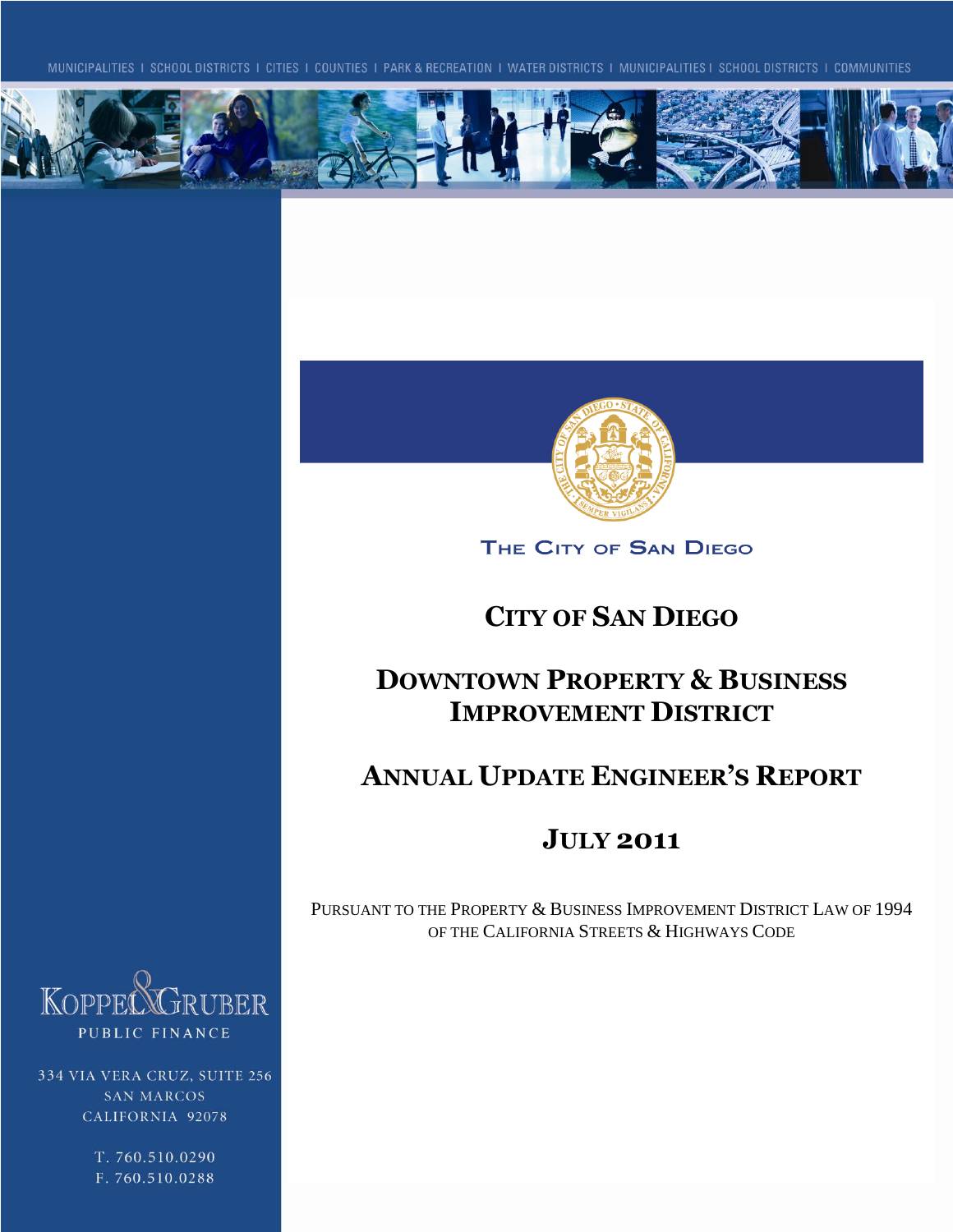# **City of San Diego**

#### **Mayor**

Jerry Sanders

#### **City Council Members**

Sherri Lightner District 1

Carl DeMaio District 5

Kevin Faulconer District 2 (Council President Pro Tem)

> Todd Gloria District 3

Anthony Young District 4 (Council President) Lori Zapf District 6

Marti Emerald District 7

> Ben Hueso District 8

**City Attorney** Jan Goldsmith

**Chief Operation Officer** Jay M. Goldstone

> **City Clerk** Elizabeth Maland

**Independent Budget Analyst** Andrea Tevlin

#### **City Engineer**

Afshin Oskoui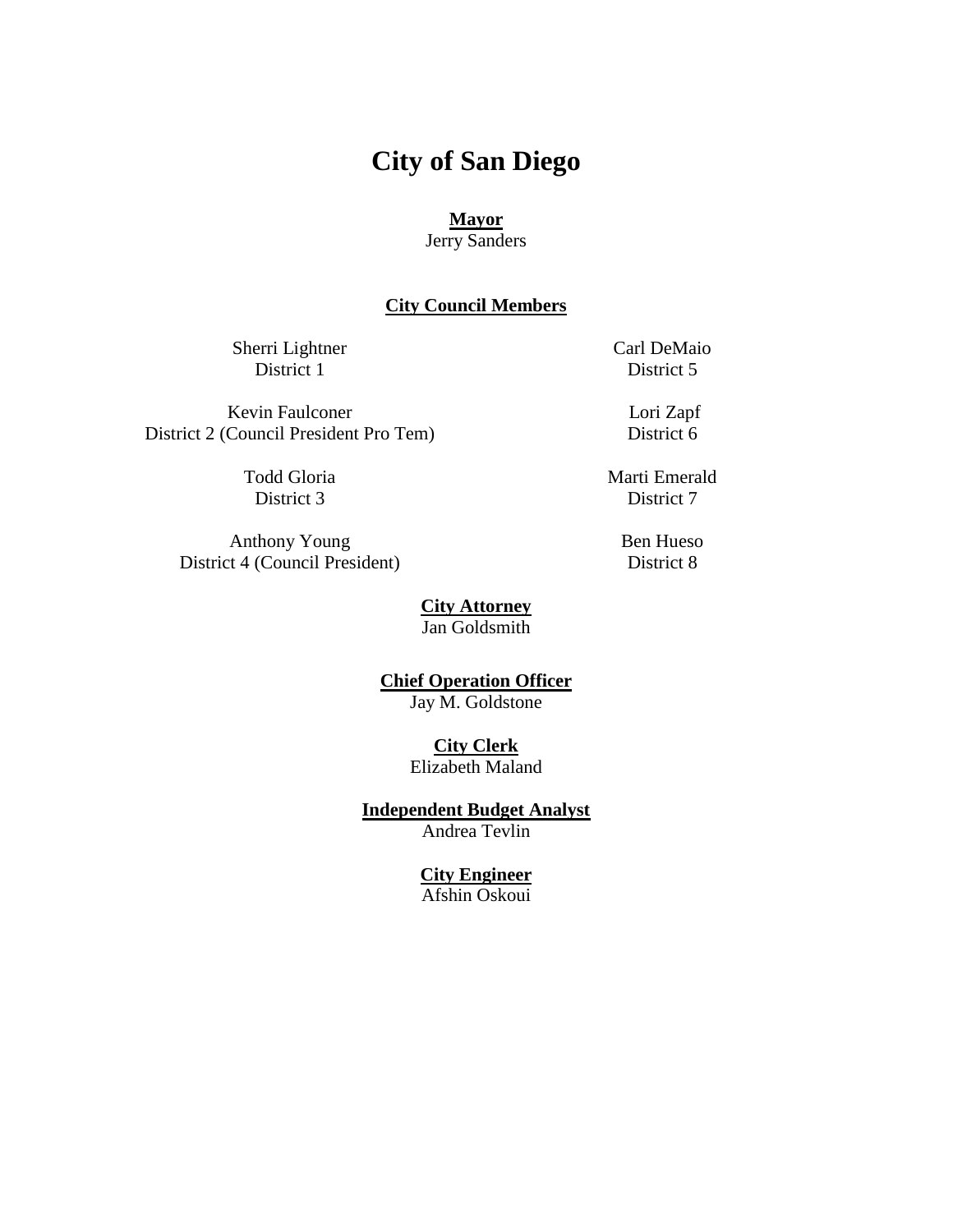# **TABLE OF CONTENTS**

| A.             |                                                         |  |
|----------------|---------------------------------------------------------|--|
| <b>B.</b>      | <b>DESCRIPTION OF IMPROVEMENTS TO BE MAINTAINED AND</b> |  |
| $\mathbf{C}$ . |                                                         |  |
|                |                                                         |  |
| $\mathbf{A}$ . |                                                         |  |
|                |                                                         |  |
| A.             |                                                         |  |
| <b>B.</b>      |                                                         |  |
| $\mathbf{C}$ . |                                                         |  |
| D.             |                                                         |  |
|                |                                                         |  |
|                |                                                         |  |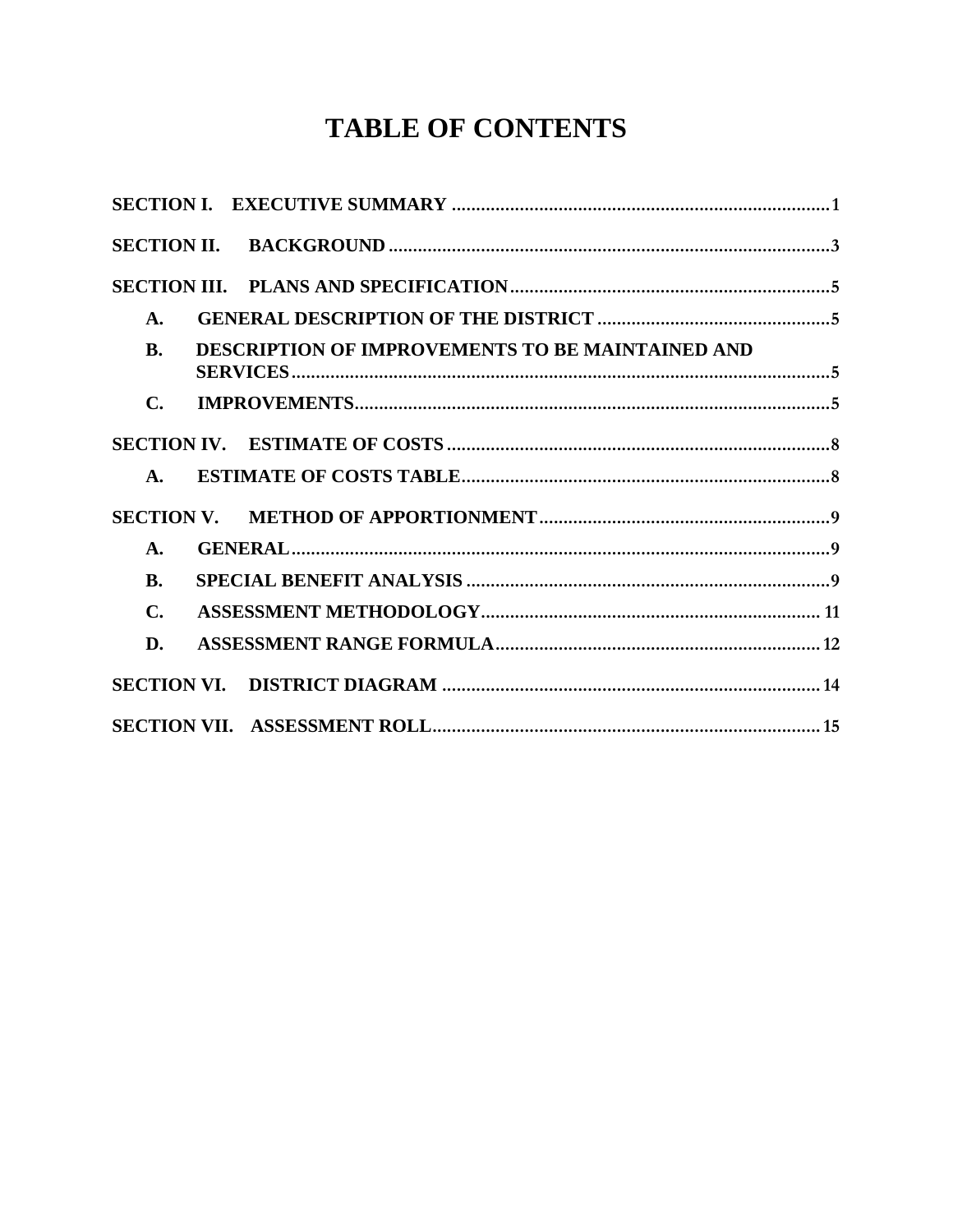## <span id="page-3-0"></span>**SECTION I. EXECUTIVE SUMMARY**

**Project:** Downtown Property & Business Improvement District

**Oversight:** The assessments are overseen by the City of San Diego and are managed by the Property and Business Improvement District Management Committee, a 15 member committee of the Downtown San Diego Partnership. (The Partnership is a private nonprofit business organization with over 325 property owners in the downtown area as members.)

**Apportionment Method:** Greater of Lot or Building Square Footage ("SF") Linear Front Foot ("LFF")

**Benefit Zones**: The Downtown Property & Business Improvement District ("PBID" or "District") has 5 Zones identified as follows:

- Core/Columbia
- Cortez
- East Village
- Gaslamp Quarter
- Marina

| <b>Total Number of Units</b> | <b>Parcels</b> | <b>SF</b>  | <b>LFF</b> |  |
|------------------------------|----------------|------------|------------|--|
| Core/Columbia                | 2,071          | 24,670,426 | 83,687     |  |
| Cortez                       | 1,513          | 6,107,478  | 37,092     |  |
| East Village                 | 3,383          | 14,306,316 | 102,776    |  |
| <b>Gaslamp Quarter</b>       | 993            | 3,284,264  | 16,364     |  |
| Marina                       | 2,726          | 5,657,263  | 27,082     |  |
| <b>Totals</b>                | 10,686         | 54,025,747 | 267,001    |  |

#### **Table 1 – FY 2012 Summary Information by Zone**

| Unit<br><b>Assessment</b><br><b>Rates</b> | <b>Assessment</b><br><b>Revenue</b> | <b>Proposed FY</b><br>2012 \$/SF | <b>Proposed</b><br><b>FY 2012</b><br>\$/LFF |
|-------------------------------------------|-------------------------------------|----------------------------------|---------------------------------------------|
| Core/Columbia                             | \$1,755,594.85                      | \$0.0422                         |                                             |
| Cortez                                    | \$575,025.27                        | \$0.0538                         | \$6.6441                                    |
| East Village                              | \$1,718,388.52                      | \$0.0746                         | \$6.3355                                    |
| <b>Gaslamp Quarter</b>                    | \$1,102,514.54                      | \$0.2161                         | \$24.0030                                   |
| Marina                                    | \$690,402.23                        | \$0.0666                         | \$11.5807                                   |
| <b>Totals</b>                             | \$5,841,925.42                      | N/A                              | N/A                                         |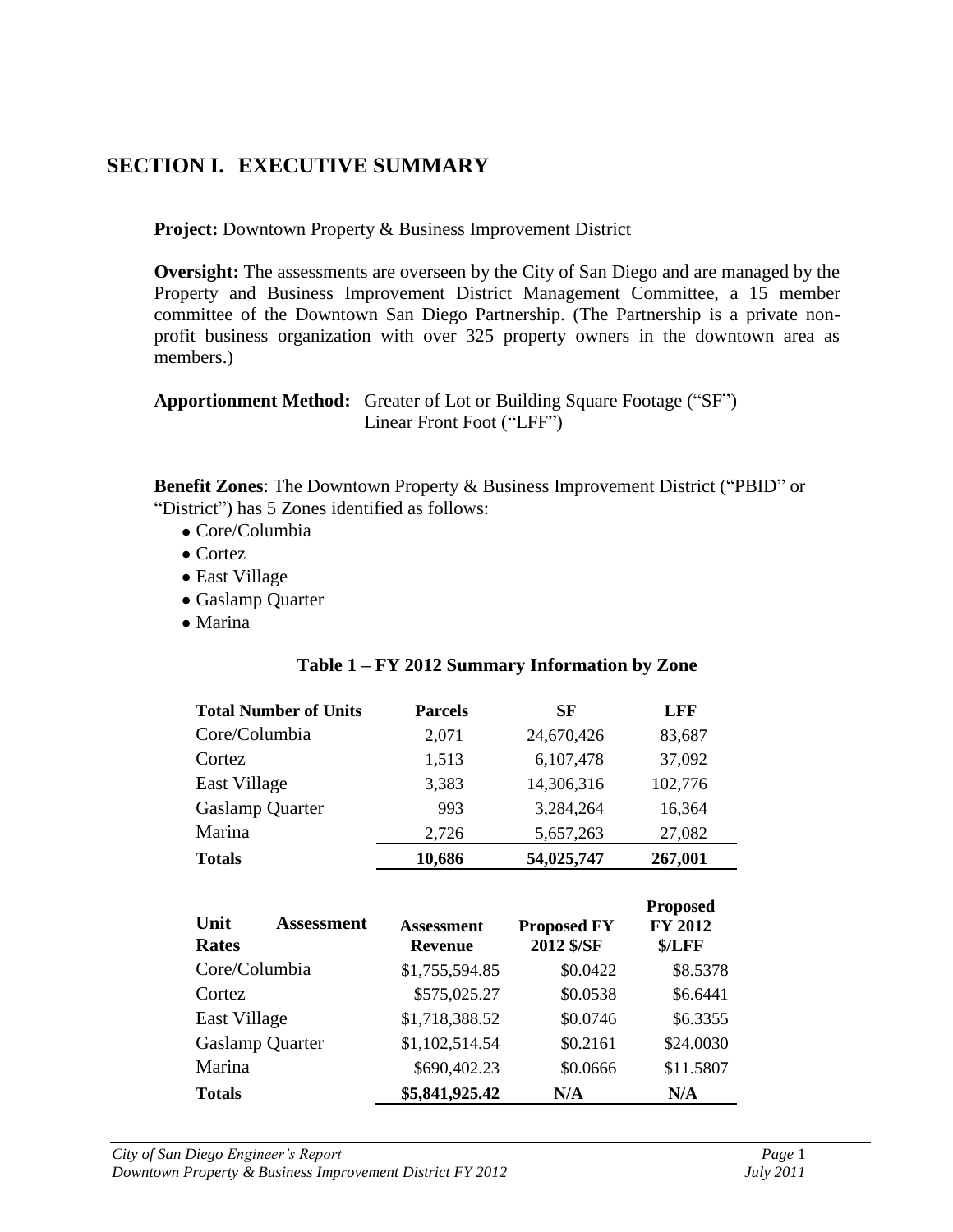**District History:** The District was originally established in February 2000 by a weighted majority of property owners in the District who approved the assessments in a property owner ballot procedure. The original PBID had a maximum 5-year statutory life that expired on June 30, 2005.

**District Renewal:** The District was renewed on June 14, 2005 after 71% majority of property owners, based on assessment amount, approved the proposed assessments through a property owner ballot procedure. The renewal of the PBID included a 10 year term and provisions for annual rate increases of up to 5% per year.

**Annual Cost Indexing:** The assessments are authorized to increase by 5% per year. Additionally, the assessment for any property may change, up or down, if the total building area for the parcel increases or decreases.

**Bonds:** No bonds will be issued in connection with this District.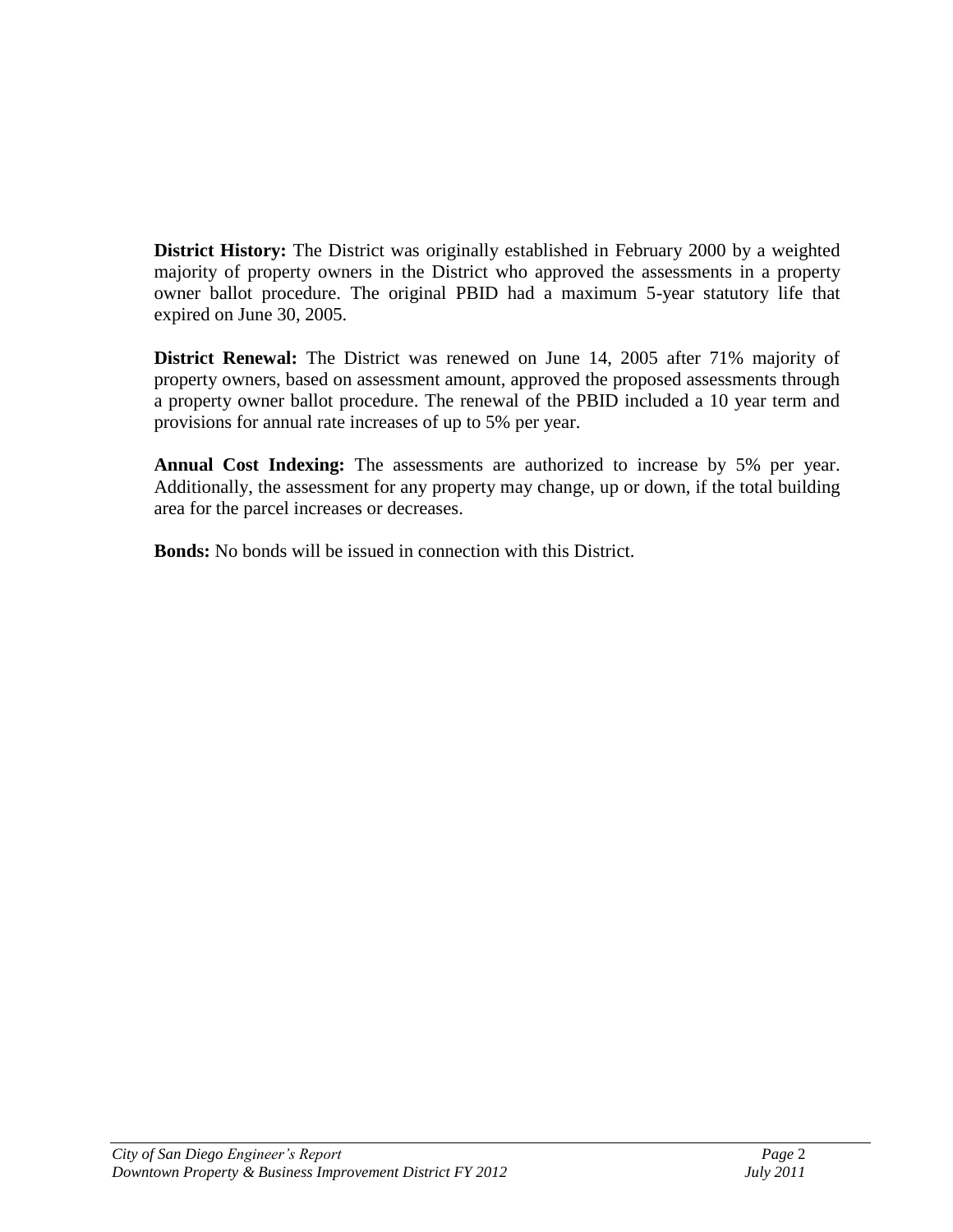## <span id="page-5-0"></span>**SECTION II. BACKGROUND**

#### **A. Introduction**

On February 22, 2000, the Downtown Property & Business Improvement District ("PBID" or "District") was established to provide enhanced services to properties in the District, including public safety, enhanced maintenance and lighting programs, and other services above and beyond those currently provided by the City of San Diego ("City"). The PBID had an original term of 5 years and expired on June 30, 2005. On June 14, 2005, the PBID was renewed for a 10 year term which will expire on June 20, 2015. The PBID encompasses areas previously included in the Downtown Maintenance Assessment District that was formed in 1997.

This report constitutes the Engineer's Report for the City of San Diego Downtown Property & Business Improvement District for fiscal year 2012. The City Council pursuant to the provisions of the Property & Business Improvement District Law of 1994, Being Division 18, Part 7 of the Streets and Highways Code of the State of California, beginning with Section 36600 (the "1994 PBID Act"), Article XIIID of the Constitution of the State of California ("Article XIIID"), the Proposition 218 Omnibus Implementation Act (Government Code Section 53750 and following) (the "Implementation Act"), and (the 1994 PBID Act, Article XIIID and the Implementation Act are referred to collectively as the "Assessment Law") desires to levy and collect annual assessments against lots and parcels within the District in the fiscal year commencing July 1, 2011 and ending June 30, 2012 to pay for the operation, maintenance and servicing of landscaping, lighting, drainage, safety programs, economic development and all appurtenant facilities. The assessment rates set for fiscal year 2012 as set forth in this Engineer's Report do not exceed the maximum rates established at the time the District was renewed, therefore, the City and the District are not required to go through a property owner ballot procedure in order to establish the 2011/2012 assessment rates.

The improvements and activities funded by the PBID are generally described as follows:

- Maintenance Programs: to increase the scope and frequency of landscaping, sidewalk, litter and graffiti cleanup on property in the PBID.
- Public Safety Programs: to support crime prevention, reduce the incidence of nuisance crimes, productively address the challenges associated with downtown's street populations, and generally make the PBID property safer and more hospitable.
- Enhanced Lighting: to provide electricity and maintenance for mid-block lighting throughout the PBID.
- Public Information, Program Management & Reserves: Public Information, Program Management & Reserves to ensure professional and accountable deployment of improvements and activities for the direct advantage of property in the PBID.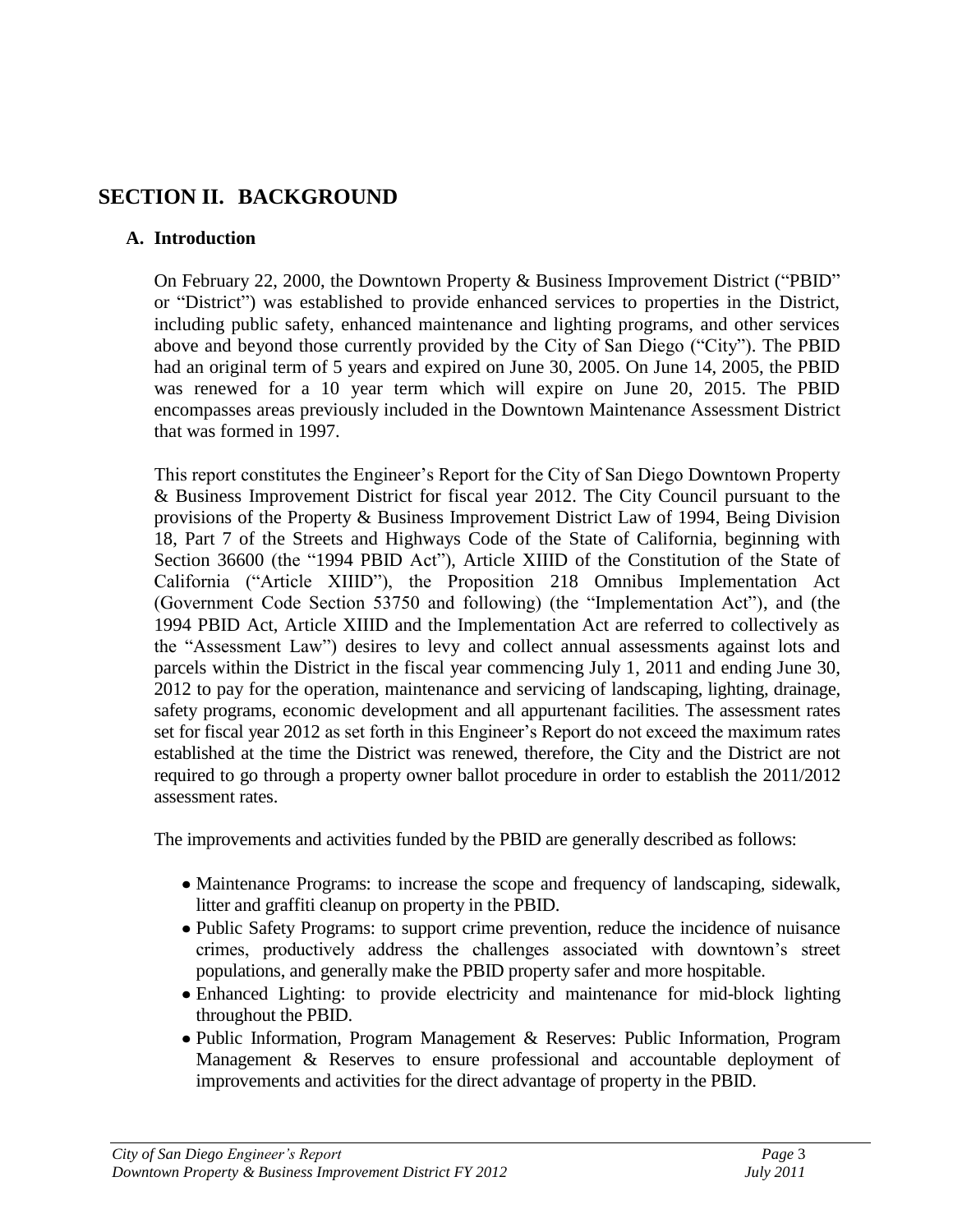The renewed PBID assessments have a maximum term of 10 years (commencing July 1, 2005). In addition, the expenditure of the PBID assessments is managed by the Downtown San Diego Partnership in accordance with an operating agreement established between the City and the Downtown San Diego Partnership.

Each lot or parcel within the District is assessed proportionately for only the improvements and services that are determined to be special benefit. For this report, each lot or parcel to be assessed, refers to an individual property assigned its own Assessor Parcel Number by the San Diego County ("County") Assessor's Office as shown on the last equalized roll of the assessor.

Following the conclusion of the Public Hearing, the City Council will confirm the Engineer's Report as submitted or amended and may order the collection of assessments for Fiscal Year 2012. As provided for by Assessment Law, the assessments will be collected on the County property tax bill and will appear as a separate line item. If a parcel does not receive a County property tax bill, the property owner will be billed directly with the same timeframes and due dates as the County.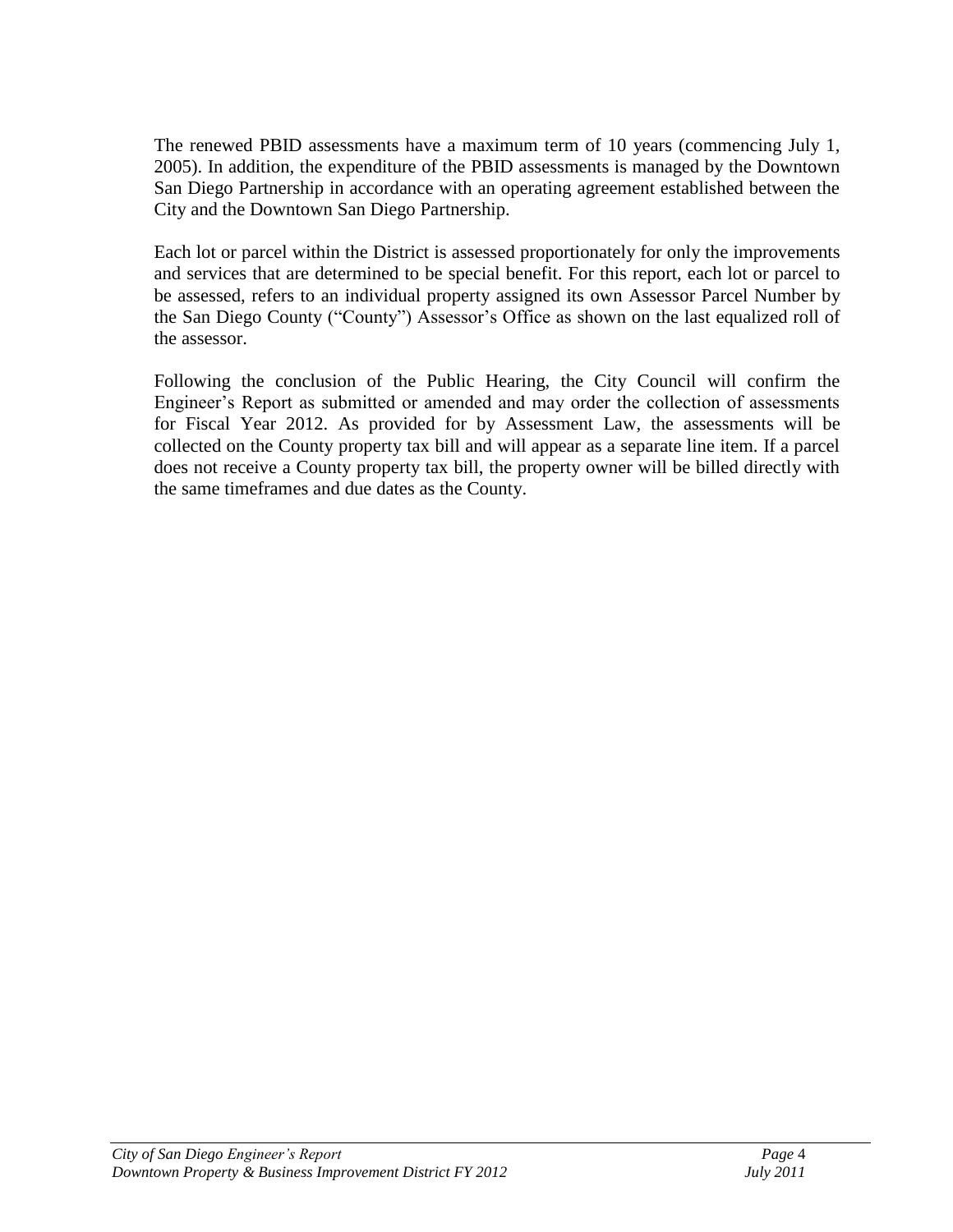## <span id="page-7-1"></span><span id="page-7-0"></span>**SECTION III. PLANS AND SPECIFICATION**

#### **A. General Description of the District**

The territory within the renewed 2005 District is the same as the former Downtown Maintenance Assessment District and the 2000 PBID with the exception of the Little Italy zone which de-annexed form the District in 2004 in order to become a standalone Maintenance Assessment District. The boundary consists of all lots, parcels and subdivisions of land as shown on the Boundary Map titled "Assessment Diagram of the City of San Diego Downtown Business & Property Improvement District" contained within this report in Section VI.

The District includes most of downtown San Diego south and west of Interstate 5. The PBID has been divided into five zones for budgeting, benefit apportionment and service purposes. These zones include:

- Core/Columbia
- Cortez
- East Village
- Gaslamp Quarter
- •Marina

#### <span id="page-7-2"></span>**B. Description of Improvements to be Maintained and Services**

The District, through the levy of special assessments, provides funding for ongoing maintenance, installation, improvement, activities and servicing of public areas and public facilities, property owner rights-of-ways and dedicated easements located within the District. These improvements may include, but are not limited to, all materials, equipment, utilities, labor, and appurtenant facilities related to the ongoing maintenance of the improvements.

Maintenance services will be provided by City personnel and/or private contractors. The improvements maintained and services provided by the District are generally described below.

#### <span id="page-7-3"></span>**C. Improvements**

The "Improvement" means the acquisition, construction, installation, or maintenance of any tangible property with an estimated useful life of five years or more including, but not limited to the following: parking facilities; benches, booths, kiosks, display cases, pedestrian shelter and signs; trash receptacles and public restrooms; lighting and heating facilities; decorations; parks; fountains; planting areas; closing, opening, widening, or narrowing of existing streets; facilities or equipment, or both to enhance security of persons and property within the area; ramps, sidewalks, plazas, and pedestrian malls; rehabilitation or removal of existing structures.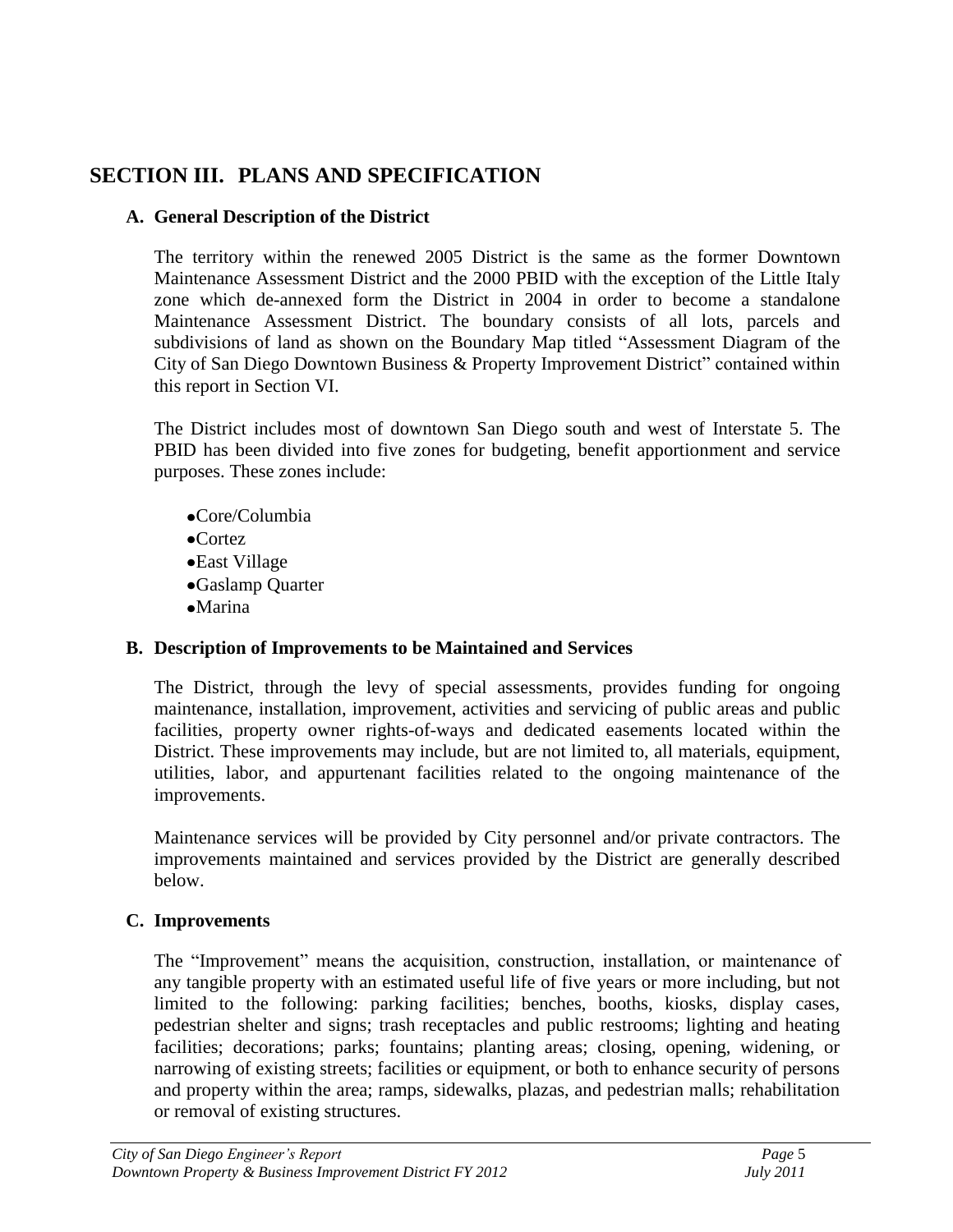"Activities" means, but is not limited to all of the following: promotion of public events which benefit businesses or real property in the District; furnishing of music in any public place within the District; promotion of tourism within the District; marketing and economic development, including retail retention and recruitment; providing security, sanitation, graffiti removal, street and sidewalk cleaning, and other municipal services supplemental to those normally provided by the City; activities which benefit businesses and real property located in the District.

The PBID provides resources for a variety of enhanced maintenance service activities by Zone as shown in the table below.

| <b>Service</b>             | Core/Columbia         | Cortez                             | <b>East Village</b> | Gaslamp<br><b>Ouarter</b> | <b>Marina</b>     |  |
|----------------------------|-----------------------|------------------------------------|---------------------|---------------------------|-------------------|--|
| Sidewalk Sweeping          | Daily (7 days/wk)     | Daily $(7 \text{ days}/\text{wk})$ | Daily (7 days/wk)   | Daily (7 days/wk)         | Daily (7 days/wk) |  |
| <b>Litter Removal</b>      | Daily (7 days/wk)     | Daily (7 days/wk)                  | Daily (7 days/wk)   | Daily (7 days/wk)         | Daily (7 days/wk) |  |
| Power Washing              | 150 sidewalks/wk      | 40 sidewalks/wk                    | 100 sidewalks/wk    | 60 sidewalks/wk           | 40 sidewalks/wk   |  |
| Graffiti Removal           | Daily, as needed      | Daily, as needed                   | Daily, as needed    | Daily, as needed          | Daily, as needed  |  |
| Landscape Maintenance      | Weekly, as            | Weekly, as needed                  | Weekly, as          | Weekly, as                | Weekly, as        |  |
|                            | needed                |                                    | needed              | needed                    | needed            |  |
| Tree Trimming              | Annually              | Annually (1)                       | Annually (1)        | Annually (1)              | Annually (1)      |  |
|                            | $(1 \text{ time/yr})$ | time/yr)                           | time/yr)            | time/yr)                  | time/yr)          |  |
| Amenity Maintenance/       | As Needed             | As Needed                          | As Needed           | As Needed                 | As Needed         |  |
| Repair                     |                       |                                    |                     |                           |                   |  |
| Estimated Deployment (# of | $12.0/600$ hrs        | $3.0/120$ hrs                      | $12.0/600$ hrs      | $6.0/240$ hrs             | $4.0/160$ hrs     |  |
| workers/hours per week)    |                       |                                    |                     |                           |                   |  |
|                            |                       |                                    |                     |                           |                   |  |

**Table 2 - Service Frequencies by Benefit Zone**

Maintenance activities are monitored and adjusted by the PBID Advisory Board and individual Zone Committees.

#### **Public Safety Programs**

The following three public safety programs are funded by the PBID.

- Safety Ambassadors Bicycle Patrols: to enhance the City's conventional police  $\bullet$ services visible Safety Ambassadors on bicycle patrols will be provided. The Safety Ambassadors will be concentrated on downtown streets during daylight and early evening hours with flexibility to support events and other special needs. Safety Ambassadors will wear bright identifiable uniforms, reinforcing the overall image of downtown. Safety Ambassadors will be trained to assist pedestrians, customers, workers, visitors and other users of property in the PBID. In addition, the Safety Ambassadors on bicycle patrols act as the "eyes and ears" of local police and consequently improve the safety of property in the PBID.
- Safety Ambassadors Foot Patrols: Similar to the Safety Ambassadors on bicycle patrols, safety ambassadors on foot would be deployed in foot in areas with high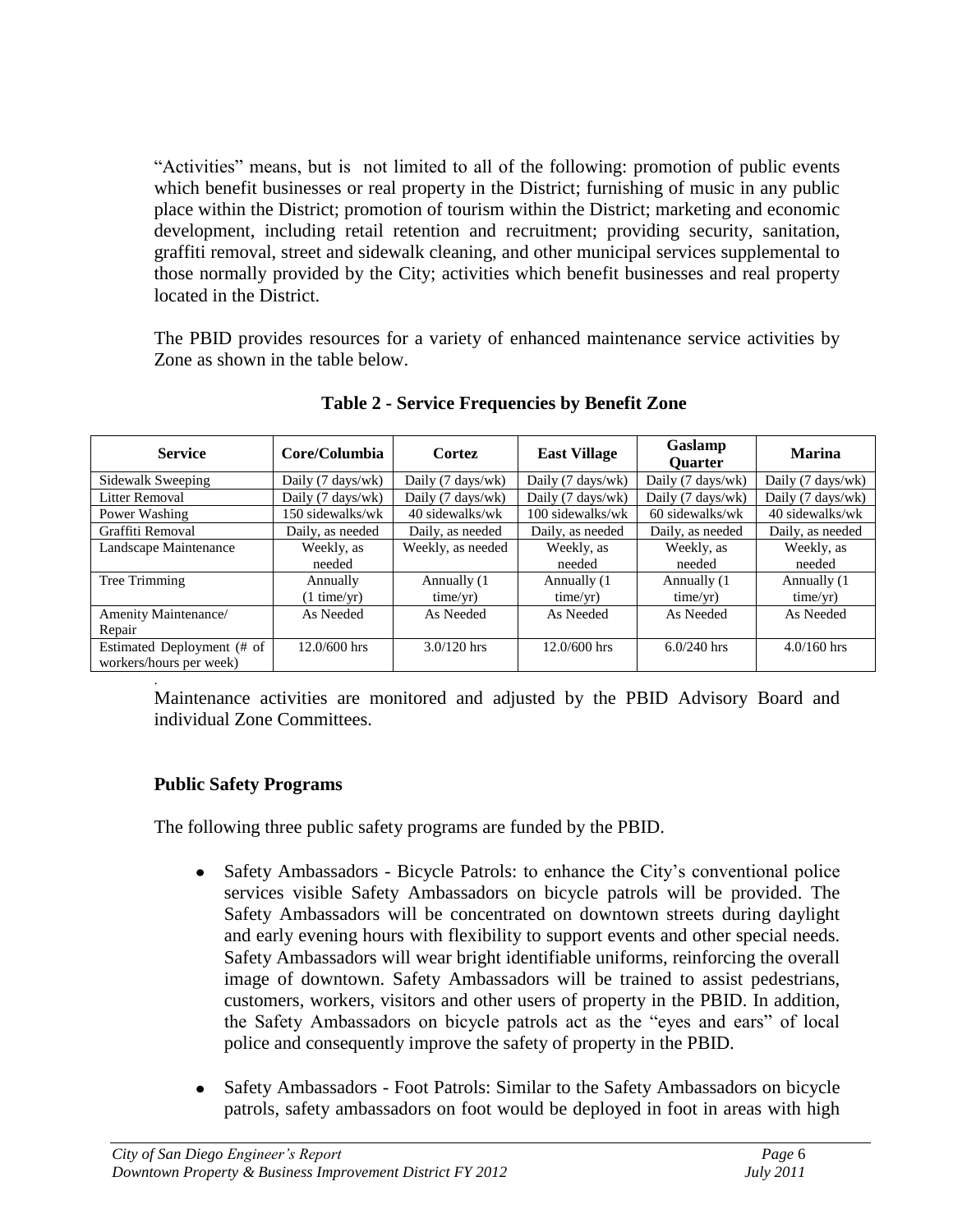pedestrian use, near visitor destinations and in public spaces such as parks. Such Safety Ambassadors would assist downtown pedestrians and also act as the "eyes and ears" of local police and consequently improve the safety of property in the PBID.

Enhanced Lighting: The PBID will fund public lighting in the PBID areas. Pursuant to citywide policy, property owners are required to pay for costs associated with mid-block lighting. These costs include electricity, maintenance and repair. The PBID collects assessments for downtown lighting, and then contracts with the City to manage the enhanced lighting services.

#### **Public Information, Program Management & Reserves**

- Public Information: Clean and safe public information programs are intended to  $\bullet$ inform both PBID property owners and the residents and customers on their property about the services and benefits provided by PBID-financed maintenance, public safety, and lighting. A full time communications manager plus a web page, newsletters, maps and other handouts is budgeted.
- Program Management: PBID programs are administered by the Downtown San Diego Partnership. Funds are allocated for PBID oversight, accounting and bookkeeping, office and supplies, insurance and other administrative expenses. City and County administrative costs associated with collection, disbursement, and accounting of PBID funds have also been included in the PBID budget.
- $\bullet$ Program Reserves: a 7.5% program reserve has been included to account for uncollectables, future development impacts, and other program contingencies. The program reserve may be reduced if assessments and/or service contracts are secured form the state and federal governments.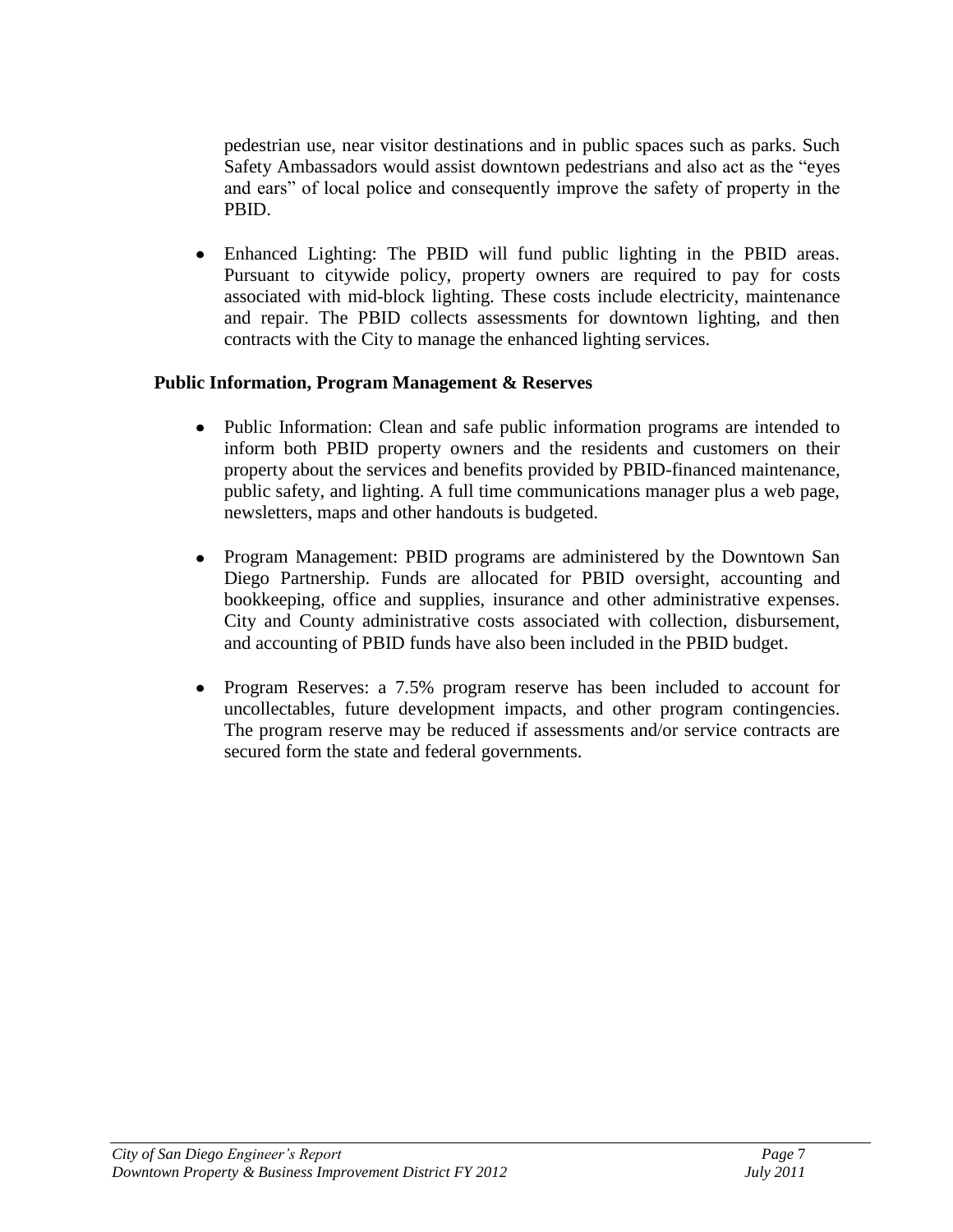## <span id="page-10-1"></span><span id="page-10-0"></span>**SECTION IV. ESTIMATE OF COSTS**

#### **A. Estimate of Costs Table**

Below are the estimated costs of maintenance and services for the District including incidental costs and expenses, revenue and reserves.

|                                  | FY 2010       | FY 2011       | FY 2012         |
|----------------------------------|---------------|---------------|-----------------|
| <b>Downtown PBID</b>             | <b>Budget</b> | <b>Budget</b> | <b>Proposed</b> |
| <b>BALANCE</b>                   | \$1,499,753   | \$1,060,364   | \$838,000       |
| <b>Revenue</b>                   |               |               |                 |
| Assessments                      | \$5,894,600   | \$5,938,622   | \$5,841,919     |
| City Contribution - Gas Tax      | \$33,193      | \$33,193      | \$33,193        |
| <b>TOTAL OPERATING REVENUE</b>   | \$5,927,793   | \$5,971,815   | \$5,875,112     |
|                                  |               |               |                 |
| <b>TOTAL REVENUE AND BALANCE</b> | \$7,427,546   | \$7,032,179   | \$6,713,112     |
|                                  |               |               |                 |
| <b>Expense</b>                   |               |               |                 |
| Personnel                        | \$0           | \$0           | \$0             |
| Contractual                      | \$4,903,284   | \$5,479,129   | \$4,455,044     |
| Incidental                       | \$456,700     | \$398,100     | \$715,800       |
| <b>Utilities</b>                 | \$466,000     | \$479,000     | \$459,500       |
| <b>Contingency Reserve</b>       | \$251,062     | \$675,950     | \$1,082,768     |
| <b>TOTAL EXPENSE</b>             | \$6,077,046   | \$7,032,179   | \$6,713,112     |
|                                  |               |               |                 |
| <b>BALANCE</b>                   | \$1,350,500   | \$0           | \$0             |
|                                  |               |               |                 |

#### **Table 3 – Estimate of Costs**

Notes

<sup>1.</sup> The contingency builds a reserve for the District for funding emergency needs and provides a source of funds to operate from July through August while waiting for County property tax distributions that typically occur in January and May.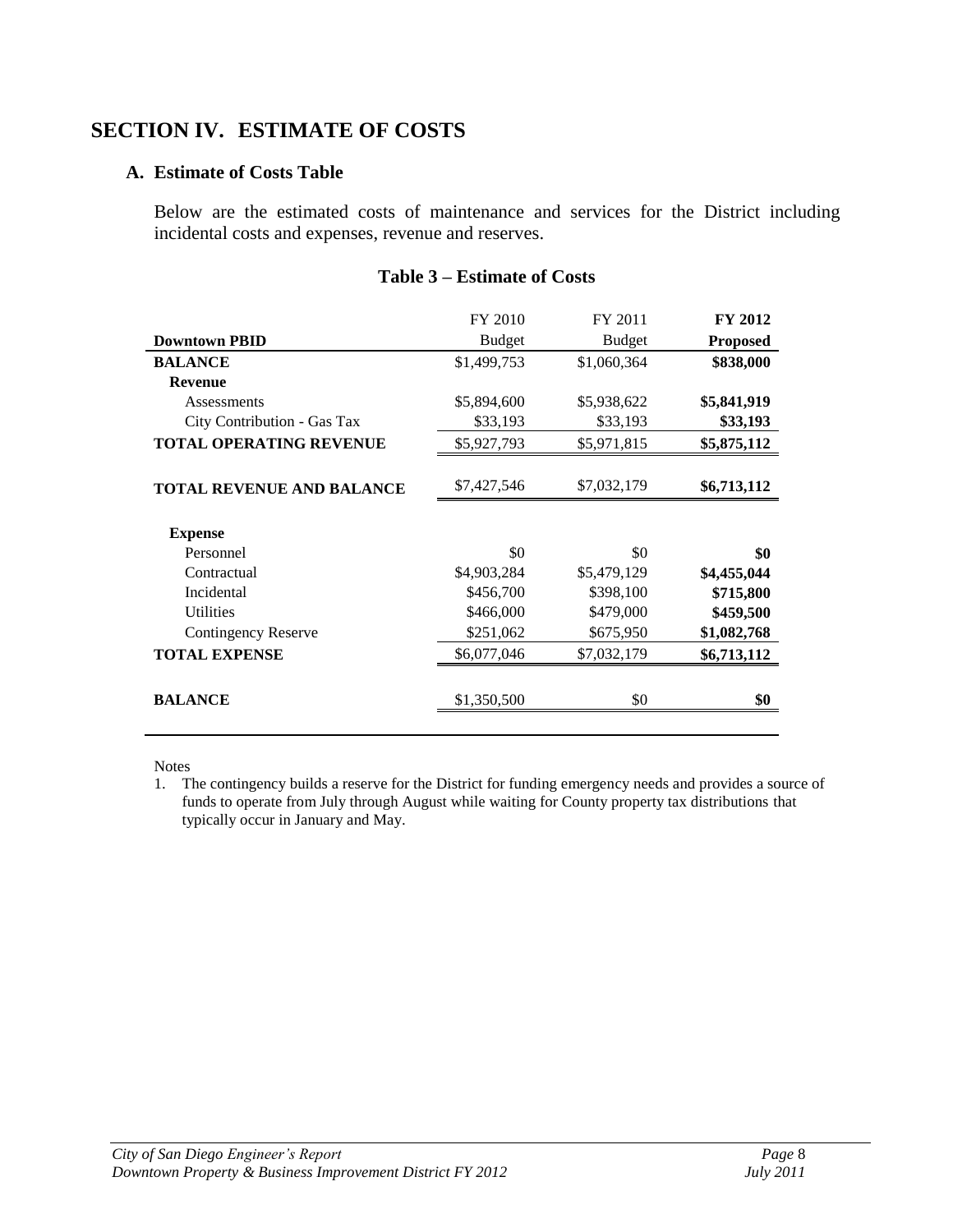## <span id="page-11-0"></span>**SECTION V. METHOD OF APPORTIONMENT**

## <span id="page-11-1"></span>**A. General**

The Assessment Law permits the establishment of PBIDs by agencies for the purpose of providing certain public improvements.

Streets and Highways Code Section 36601 the State Legislature declared the following:

- *(a) Businesses located and operating within the business districts of this state's communities are economically disadvantaged, are underutilized, and are unable to attract customers due to inadequate facilities, services, and activities in the business districts.*
- *(b) It is in the public interest to promote the economic revitalization and physical maintenance of the business districts of its cities in order to create jobs, attract new businesses, and prevent the erosion of the business districts.*
- *(c) It is of particular local benefit to allow cities to fund business related improvements, maintenance, and activities through the levy of assessments upon the businesses or real property that benefits from those improvements.*
- *(d) Assessments levied for the purpose of providing improvements and promoting activities that benefit real property or businesses are not taxes for the general benefit of a city, but are assessments for the improvements and activities which confer special benefits upon the real property or businesses for which the improvements and activities are provided.*

In addition, Article XIIID and the Implementation Act require that a parcel's assessment may not exceed the reasonable cost for the proportional special benefit conferred to that parcel. Article XIIID and the Implementation Act further provides that only special benefits are assessable and the City must separate the general benefits from the special benefits. They also require that publicly owned properties which specifically benefit from the improvements be assessed.

## <span id="page-11-2"></span>**B. Special Benefit Analysis**

Each of the proposed improvements and the associated costs and assessments within the District has been reviewed, identified and allocated based on special benefit pursuant to the provisions of Article XIIID, the Implementation Act, and the Streets and Highways Code Section 22573.

Proper maintenance and operation of the Improvements provide special benefit to adjacent properties by providing community character, security, safety and vitality. In addition, the Improvements will enhance the ability of property owners to attract and maintain customers as well as increase the viability of commercial development.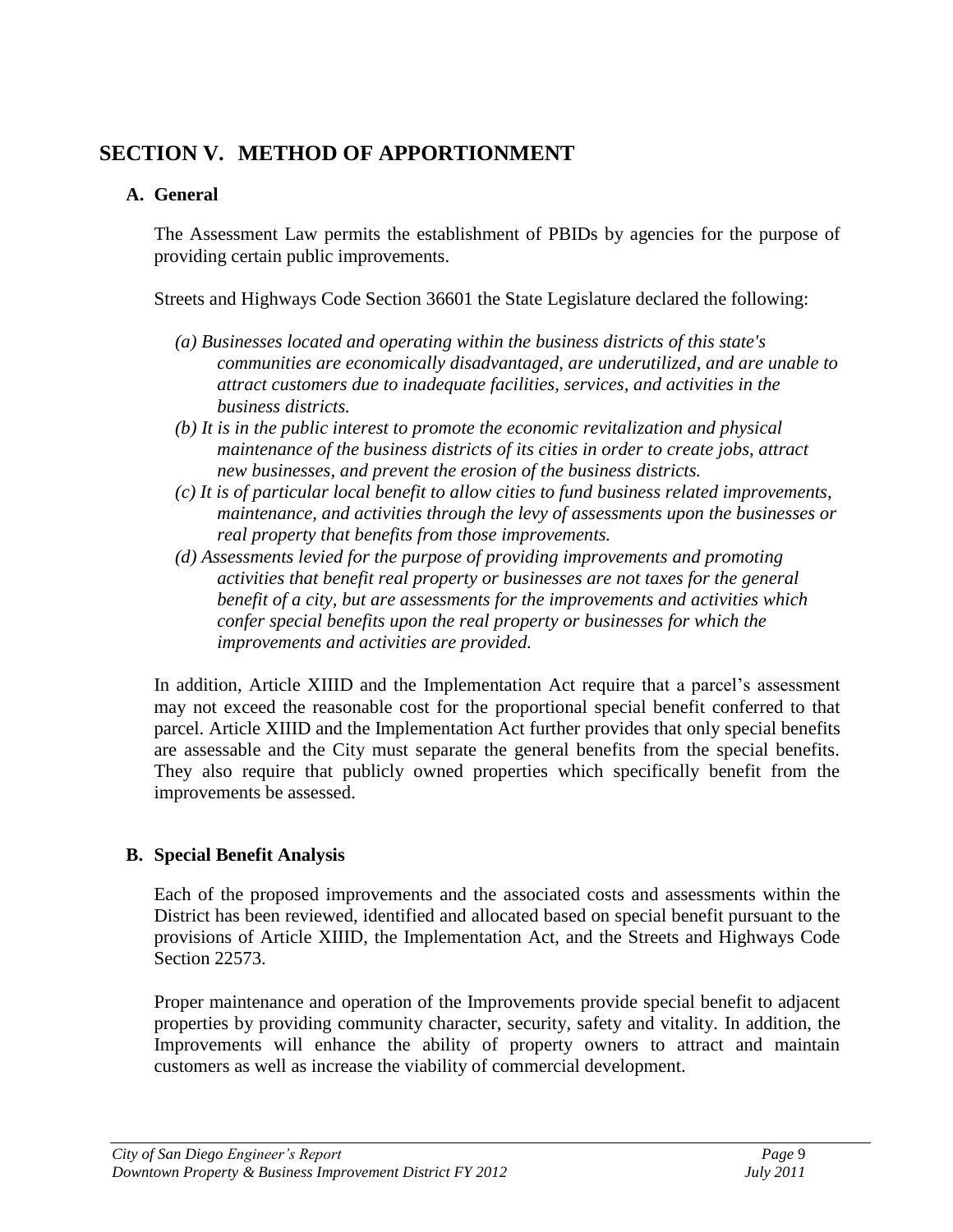#### **Special Benefit**

Parcels within the District receive a special benefit resulting from the maintenance and services and Improvements provided with the assessments. Specifically the special benefits are summarized as follows:

- Improved cleanliness and maintenance of sidewalks used to access property in the District.
- Enhanced cleanliness and desirability of the area, including removal of litter and debris from sidewalks and other public facilities for the direct advantage of property in the District.
- Increased economic opportunity, creation of jobs and enhanced business, residential and commercial activity on property in the District.
- Preservation of permanent public facilities for properties in the District.
- Enhanced safety of property in the District and reduced liability risk
- Improved access to property in the District due to cleaner, safer and more usable sidewalks and trails.
- Improved illumination of property in the District.
- Improved nighttime visibility for the local access of emergency vehicles.
- Increased deterrence of crime and aid to police and emergency vehicles.

Only properties which receive the services and Improvements are included in the District. The services and Improvement funded by the assessments are specifically designed to serve the properties in each Zone of the District and provide many direct and distinct advantages to the property in the District that are not enjoyed by the public at large or property outside the District, such as improved visual aesthetics, cleanliness, safety, access, usability and economic activity.

#### **Zones of Benefit**

Services and improvements funded by the assessments will be provided at different levels and frequencies as outlined in Table 2 above. Therefore, five zones of benefit have been established in the District; Core/Columbia, Cortez, East Village, Gaslamp Quarter and Marina.

#### **General Benefit**

The proceeds from the assessment will be used to fund enhanced improvements, services and activities within the District that, in absence of the assessment, otherwise would not be provided at an enhanced level or frequency of service. The District will continue to receive the same level of general services provided to the public at large under City-funded and administered programs, as determined annually, for maintenance of public facilities and improvements (e.g., street trees, sidewalks, street lights, etc.), including street sweeping and graffiti removal on public property.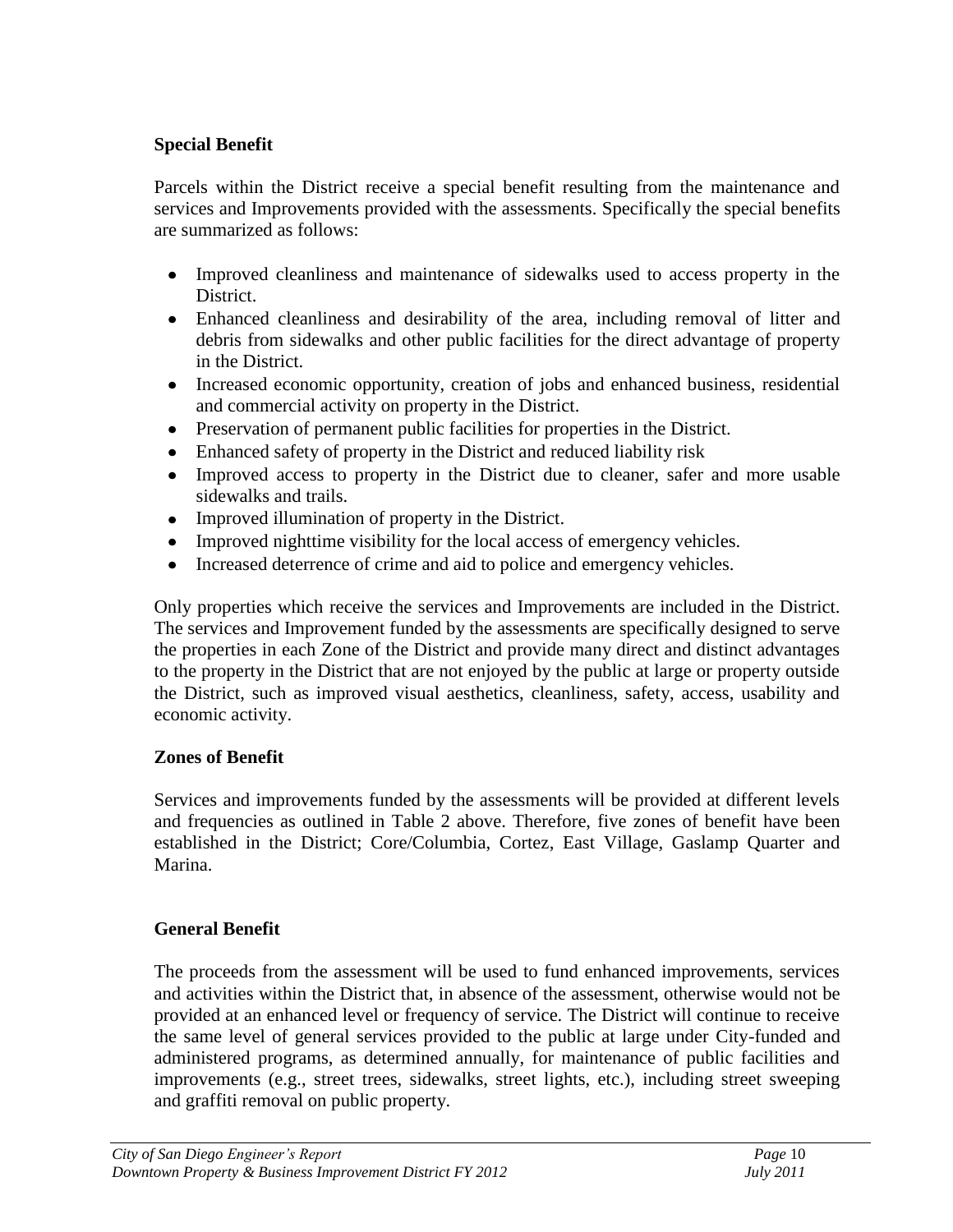The City provides the District with services, resources and contributions including, but not limited to street sweeping, landscape/tree maintenance (from the Gas Tax Fund, roadway and stormdrain improvement and maintenance, regular trash removal, graffiti removal, park maintenance and improvement, basic street lighting, traffic controls and public signage, street median, public safety (through the Police Department) and other public services and improvements. These City services are considered to be basic in nature, and subject to the City's budget and can be provided at a reduced level. The services provided by the District are enhanced over and above this basic service level. The general benefit from the services are determined to be minimal and are more than offset by the contributions the City provide to property in the District.

#### <span id="page-13-0"></span>**C. Assessment Methodology**

To establish the special benefit to the individual lots and parcels within the District a formula that spreads the costs of the maintenance based on the special benefit must be established. The Improvements were reviewed at the time of formation and a formula was established to apportion the maintenance costs based on benefit.

The method of assessment established at the time of the District's formation is based on a combination of two factors; Linear Front Footage ("LFF"), and the building size/parcel area or square footage ("SF"). LFF and SF are directly correlated with the population density and current or potential use of the property. These factors are both good determinates of relative benefit to property while placing a slightly larger weight on buildings as opposed to Linear Front Footage

The total assessment for each parcel is the sum of the assessment calculated by the application of each factor.

#### **Linear Front Footage Factor**

The Linear Front Footage Factor ("LFFF") is a measure of a parcel's proportionate share of the LFF of the total LFF length of the public right-of-way for which the District is providing enhanced and increased maintenance, beautification, and other property related services provided by the District. The LFFF for each parcel has been limited to the total front footage of a parcel along the street for which the address of the parcel has been assigned. This factor has been given a weight of 40% of the total assessment.

#### **Lot/Building Square Footage**

The Lot/Building Square Footage is a measure of a parcel's proportionate contribution to the intensity of use of the public right-of-way. Parcels are levied based on the greater of building square footage or parcel area. This factor has been given a weight of 60% of the total assessment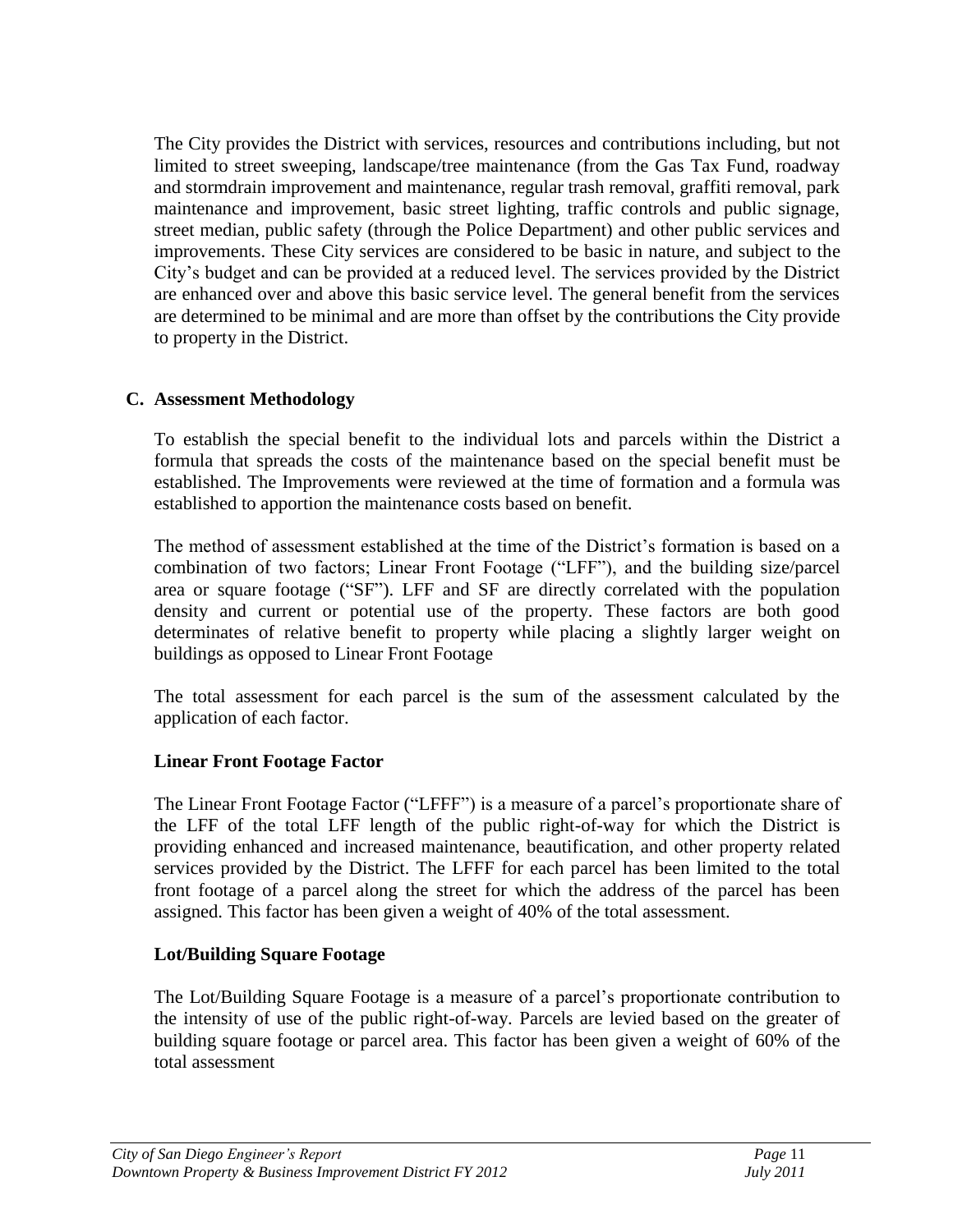An assessment will be levied on each publicly owned parcel in the same manner as privately owned property. Each publicly owned parcel, except parks or designated open space, has been assessed on the same basis as other parcels within the District.

## **SAMPLE CALCULATIONS**

As described above, assessments have been calculated for each parcel based the LFF of the property and the parcels SF, the greater of parcel square footage or building square footage.

LFF = Linear Front Footage SF = Lot/Building Square Footage

Shown below are calculations for various sample parcels.

- **Commercial Property with 50-foot frontage, 5,000 square feet of building on .10 acres (4,356 square feet)**  $LFF = 50.00$  LFF SF= 5,000 SF
- **Unimproved Property with 75-foot frontage, on .10 acres**  $LEF = 75.00$  LFF SF= 4,356 sq ft of parcel area=4,356 SF

The total assessment for each parcel in the District is based on the calculated LFF and SF for the parcel and the applicable unit assessment rate, as shown in the following equation:

> Total Assessment = Total LFF x LFF Assessment Rate +Total SF x SF Assessment Rate

## <span id="page-14-0"></span>**D. Assessment Range Formula**

The purpose of establishing an Assessment Range Formula is to provide for reasonable increases and inflationary adjustment to annual assessments without requiring the District to go through the requirements of Proposition 218 in order to get a small increase. The Maximum Assessment is adjusted annually and is calculated independent of the District's annual budget and proposed annual assessment. Any proposed annual assessment is not considered an increased assessment, even if the proposed assessment is greater than the assessment applied in the prior fiscal year.

Although the Maximum Assessment will increase each year, the actual assessment may remain unchanged. The Maximum Assessment adjustment is designed to establish a reasonable limit on assessments. The Maximum Assessment calculated each year does not require or facilitate an increase to the annual assessment and neither does it restrict assessments to the adjustment maximum amount. If the budget and assessment for the fiscal year do not require an increase, or the increase is less than the adjusted Maximum Assessment, then the required budget and assessment may be applied without additional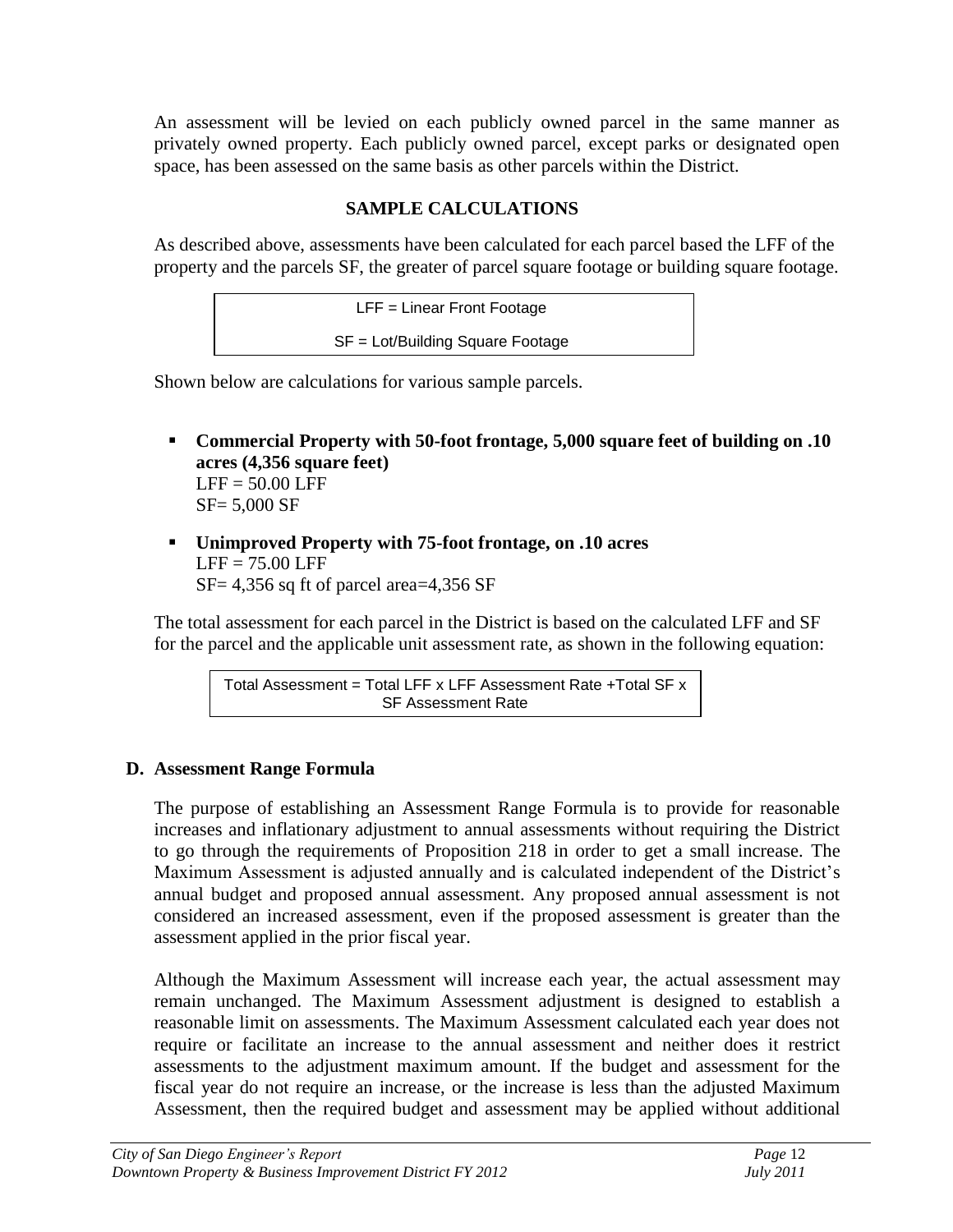property owner balloting. If the budget and assessments calculated requires an increase greater than the adjusted Maximum Assessment, then the assessment is considered an increased assessment and would be subject to Proposition 218 balloting.

The maximum authorized assessments established in the Fiscal Year 2012 proceedings are authorized to be increased annually by up to 5%. In accordance with the approved costindexing provisions, the maximum authorized assessment rates contained within this Engineer's Report have been increased by 5%. However, the annual assessment rates to be levied in FY 2012 continue to be the same rates approved for FY 2006.

Below is a table of Maximum Assessment Rates set forth at the time of the District's renewal. FY 2012 is year seventh of the renewal period.

|         | Core/Columbia |         | Cortez |        | <b>East Village</b> |        | Gaslamp |         | <b>Marina</b> |         |
|---------|---------------|---------|--------|--------|---------------------|--------|---------|---------|---------------|---------|
|         | S/SF          | \$/LF   | S/SF   | \$/LF  | \$/SF               | \$/LF  | \$/SF   | \$/LF   | \$/SF         | \$/LF   |
| Year 1  | 0.0422        | 8.5378  | 0.0512 | 6.3277 | 0.0746              | 6.3355 | 0.2161  | 24.0003 | 0.0666        | 11.5807 |
| Year 2  | 0.0443        | 8.9647  | 0.0538 | 6.6441 | 0.0783              | 6.6523 | 0.2269  | 25.2003 | 0.0699        | 12.1597 |
| Year 3  | 0.0465        | 9.4129  | 0.0565 | 6.9763 | 0.0822              | 6.9849 | 0.2382  | 26.4603 | 0.0734        | 12.7677 |
| Year 4  | 0.0488        | 9.8836  | 0.0593 | 7.3251 | 0.0863              | 7.3341 | 0.2501  | 27.7833 | 0.0771        | 13.4061 |
| Year 5  | 0.0512        | 10.3777 | 0.0623 | 7.6914 | 0.0906              | 7.7008 | 0.2626  | 29.1725 | 0.0810        | 14.0764 |
| Year 6  | 0.0538        | 10.8966 | 0.0654 | 8.0760 | 0.0951              | 8.0858 | 0.2757  | 30.6311 | 0.0851        | 14.7802 |
| Year 7  | 0.0565        | 11.4414 | 0.0687 | 8.4798 | 0.0999              | 8.4901 | 0.2895  | 32.1627 | 0.0894        | 15.5192 |
| Year 8  | 0.0593        | 12.0135 | 0.0721 | 8.9038 | 0.1049              | 8.9146 | 0.3040  | 33.7708 | 0.0939        | 16.2952 |
| Year 9  | 0.0623        | 12.6142 | 0.0757 | 9.3490 | 0.1101              | 9.3603 | 0.3192  | 35.4593 | 0.0986        | 17.1100 |
| Year 10 | 0.0654        | 13.2449 | 0.0795 | 9.8165 | 0.1156              | 9.8283 | 0.3352  | 37.2323 | 0.1035        | 17.9655 |

**Table 4 – Maximum Assessment Rates**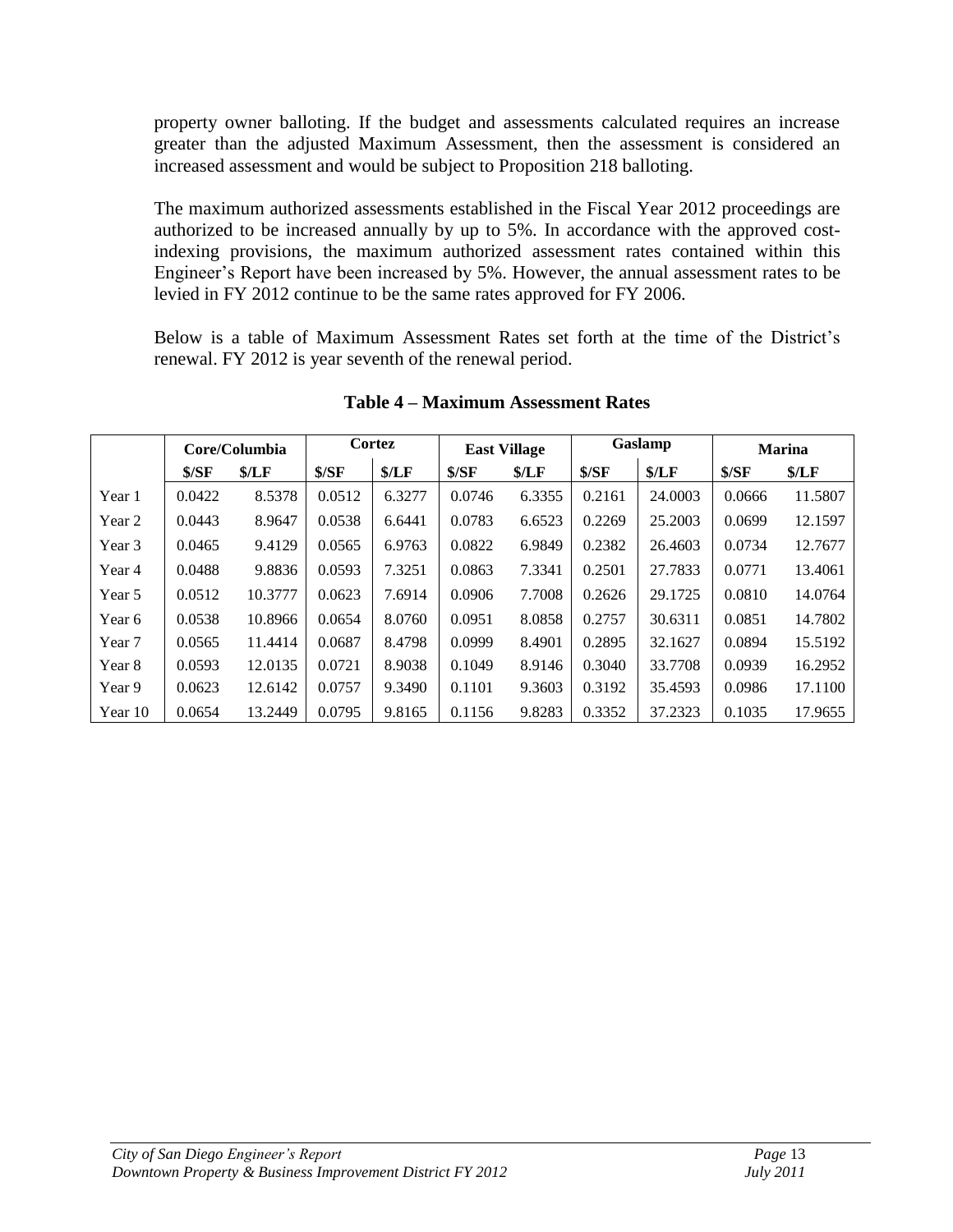## <span id="page-16-0"></span>**SECTION VI. DISTRICT DIAGRAM**

The parcels within the Downtown Property & Business Improvement District consist of all lots or parcels depicted within the boundaries of the District. The District diagram reflecting the exterior boundaries of the District and the Zones of benefit is on file with the City Clerk.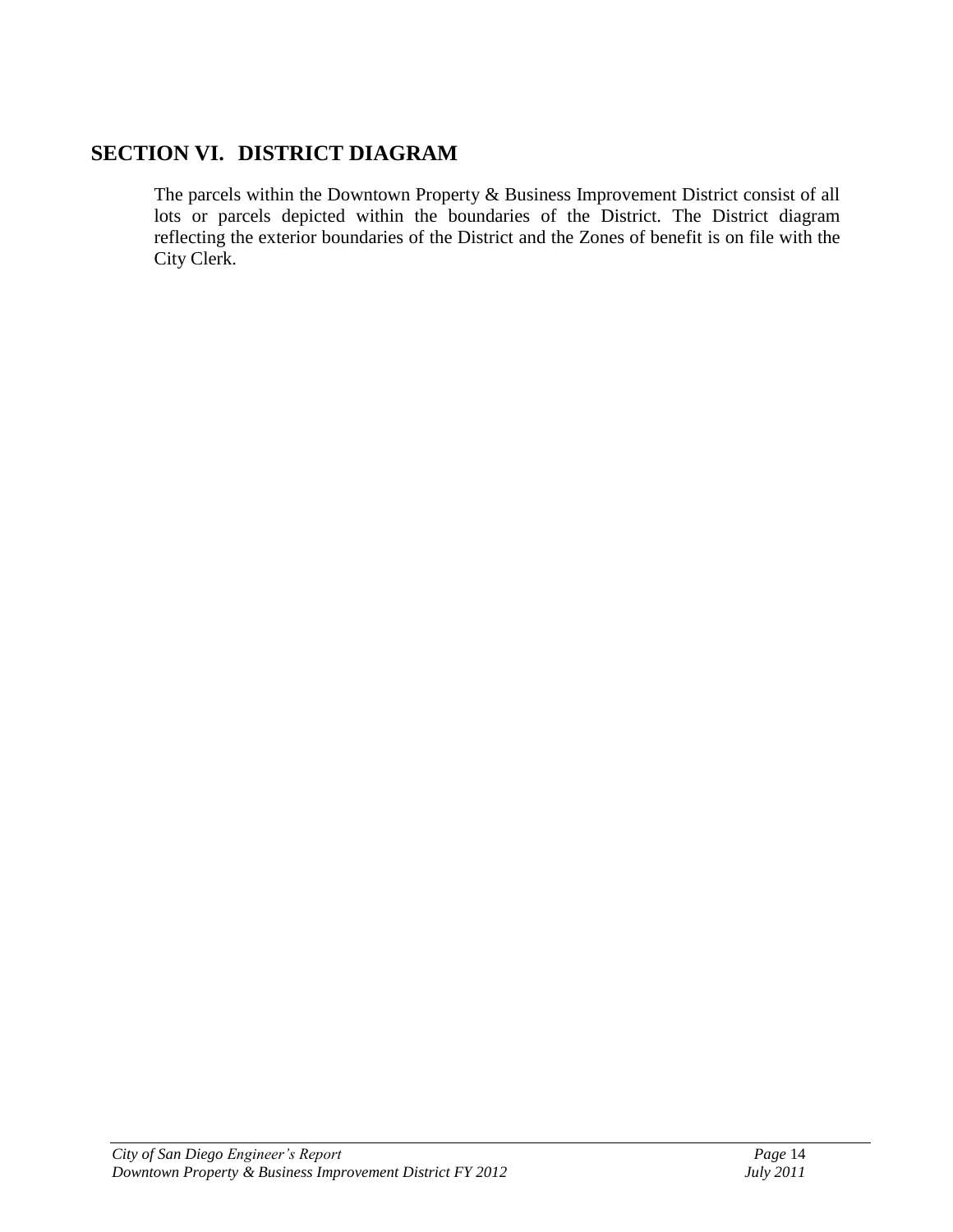## <span id="page-17-0"></span>**SECTION VII. ASSESSMENT ROLL**

The assessment roll is a listing of the Fiscal Year 2012 Assessment apportioned to each lot or parcel, as shown on the San Diego County last equalized roll of the assessor and reflective of the Assessor's Parcel Map(s) associated with the equalized roll. A listing of parcels proposed to be assessed within this District is shown on the following table.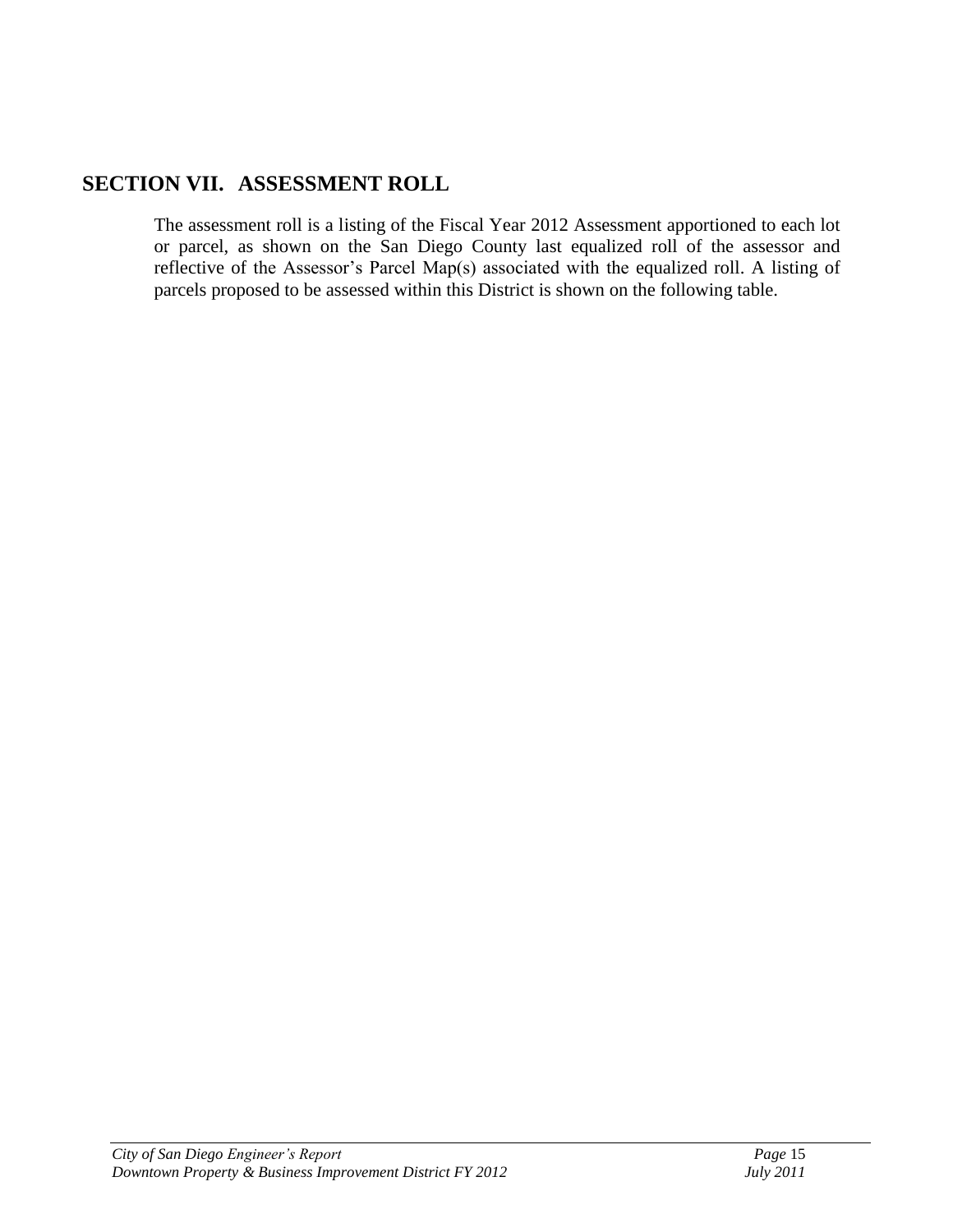## **CITY OF SAN DIEGO**

#### **Downtown Property & Business Improvement District**

#### **Engineer's Report Fiscal Year 2012**

This report has been prepared and submitted by:

\_\_\_\_\_\_\_\_\_\_\_\_\_\_\_\_\_\_\_\_\_\_\_\_\_\_\_\_\_\_\_\_ C. Stephen Bucknam Jr. C 20903

Koppel & Gruber Public Finance

\_\_\_\_\_\_\_\_\_\_\_\_\_\_\_\_\_\_\_\_\_\_\_\_\_\_\_\_\_\_\_\_